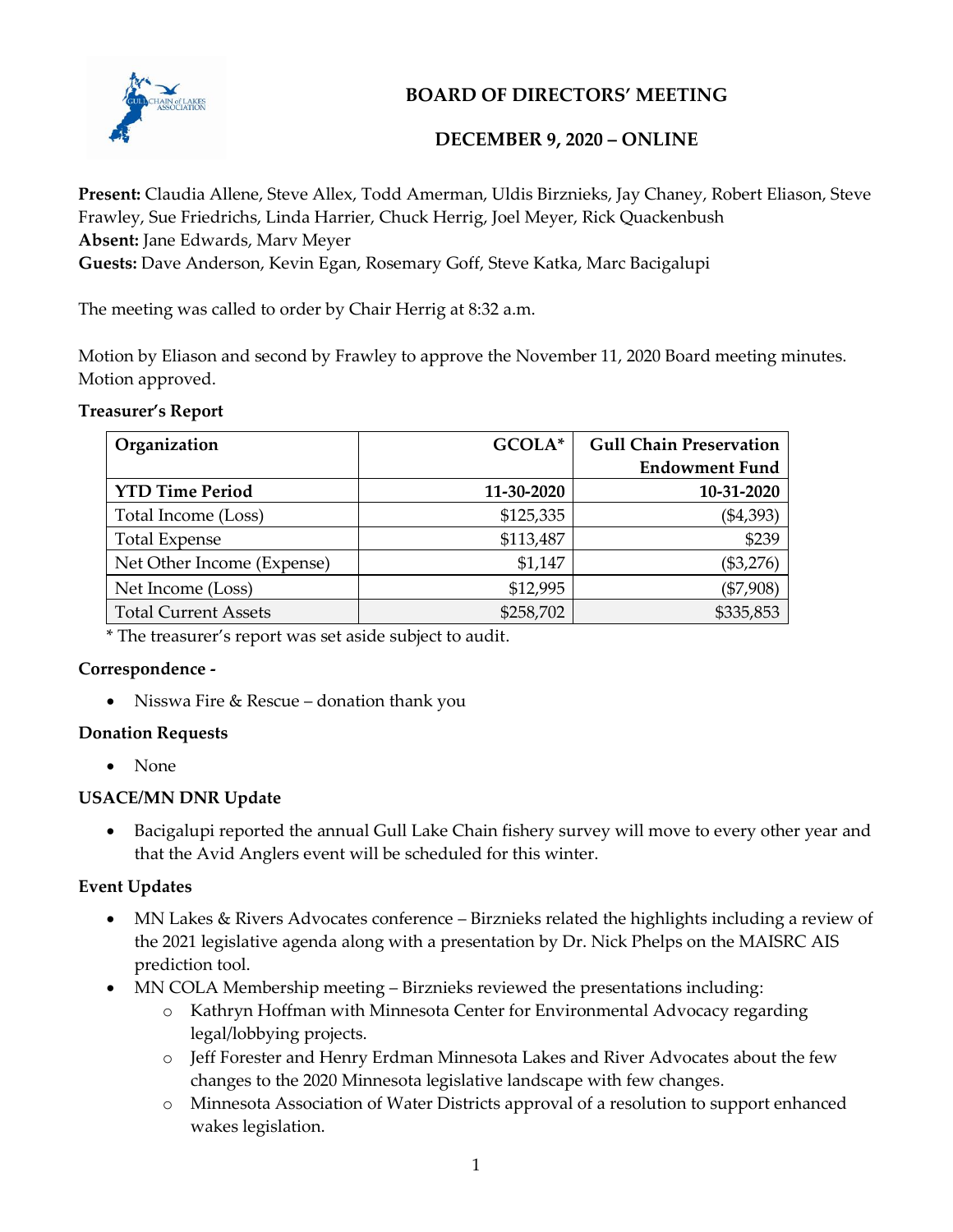

# **BOARD OF DIRECTORS' MEETING**

## **DECEMBER 9, 2020 – ONLINE**

- o Joe Schneider, MN COLA, is pursing the formation of a national lake association organization.
- o Tom Watson and Uldis Birznieks presented the top four legislative priorities, which align well with GCOLA's priorities.
- MAISRC Webinar: Go to the following URLs to learn more about the AIS prediction tool
	- o About video: https://www.youtube.com/watch?v=FdN87mMNIU8&feature=youtu.be
	- o AIS Explorer tool: https://www.aisexplorer.umn.edu/#!/

## **AIS Committee**

 Allex will work with Cass County to understand the amount of funding available in 2021, before contracting with the City of Lake Shore for boat inspections.

## **Communications Committee**

Harrier announced articles are due by February 1 and ask the committee for help if need ideas.

## **Environmental Committee**

 Eliason stated two lake shore restoration projects have been completed. MLR has asked to have their logo added to some of the GCOLA Lake Steward signs to encourage membership to MLR. Eliason will work with Dorothy Whitmer to get her input on the idea. MLR is encouraged to submit a membership article for the GCOLA newsletter with clear definition of benefits for belonging to both organizations.

## **Finance & Audit Committee**

 Birznieks presented the 2021 budget. Motion by Birznieks and second by Eliason to approve the 2021 budget. Motion passed.

## **Fisheries Committee**

 Herrig announced the Brainerd Jaycees Fishing Extravaganza will be virtual in 2021 so GCOLA will not be providing volunteers to the event.

## **Gala Committee**

 Friedrichs reported that Grand View Lodge and Deuces Wild will defer, and Give Smart (silent auction) will not defer down payments if the GCOLA event is moved to 2022.

## **Government Relations Committee**

 Birznieks provided an update on meetings with legislators regarding priorities. See '2021 Gull Chain of Lakes Association Legislative Priority Items' for details.

## **Membership Committee**

• No report.

## **Recreation and Safety**

• Chaney is replacing all the no-wake buoys with lighted buoys.